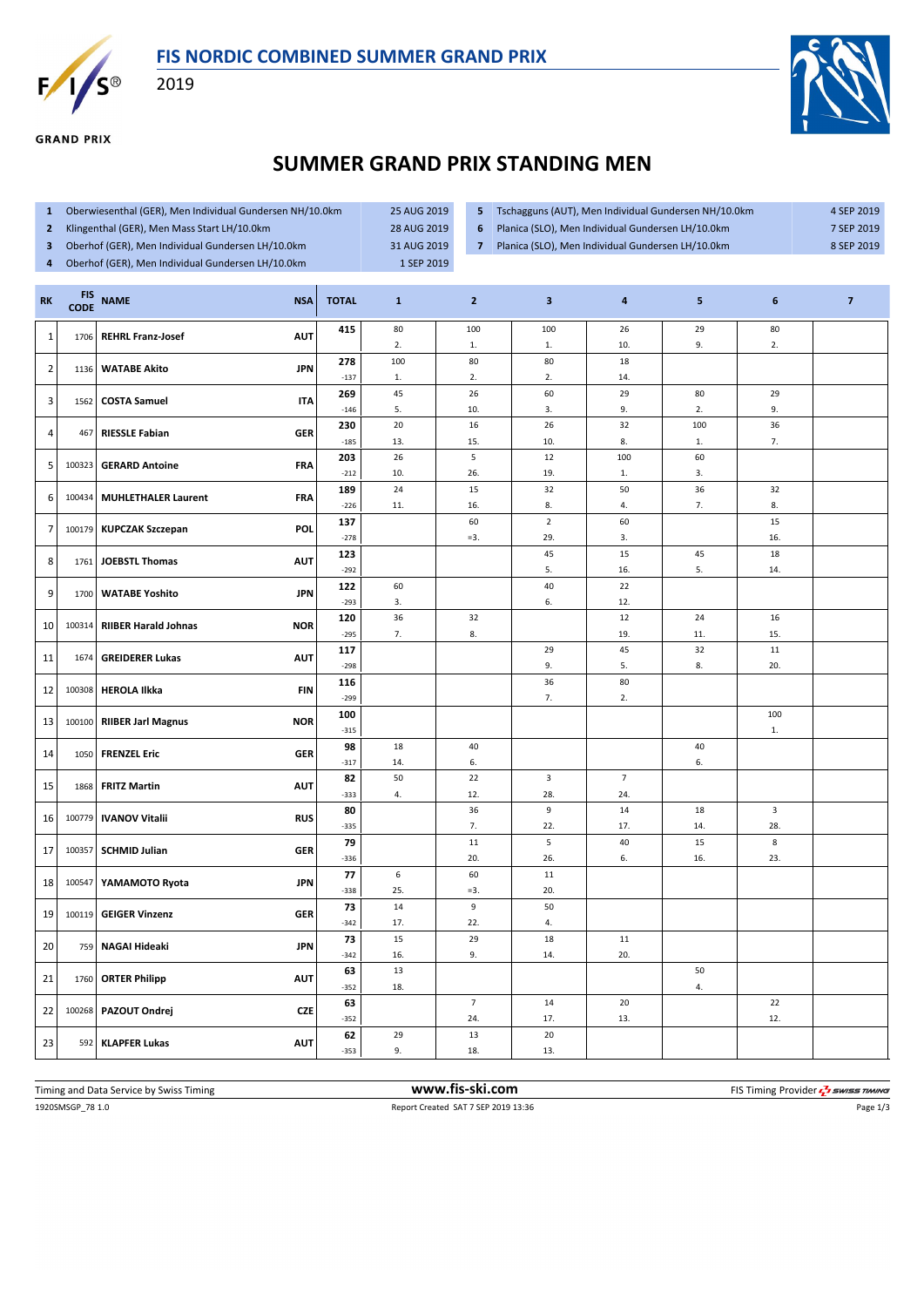



2019



**GRAND PRIX** 

## **SUMMER GRAND PRIX STANDING MEN**

| <b>RK</b> |        | FIS NAME<br><b>NSA</b>                       | <b>TOTAL</b> | $\mathbf{1}$           | $\overline{2}$     | $\mathbf{3}$ | 4              | 5         | 6              | $\overline{7}$ |
|-----------|--------|----------------------------------------------|--------------|------------------------|--------------------|--------------|----------------|-----------|----------------|----------------|
| 24        | 252    | <b>GRUBER Bernhard</b><br><b>AUT</b>         | 60<br>$-355$ |                        |                    |              |                |           | 60<br>3.       |                |
| 25        | 100965 | <b>AUT</b><br><b>LAMPARTER Johannes</b>      | 60           | 40                     | 20                 |              |                |           |                |                |
|           |        |                                              | $-355$<br>60 | 6.<br>$\boldsymbol{9}$ | 13.<br>$\mathsf 3$ | 24           | 24             |           |                |                |
| 26        | 100191 | <b>AUT</b><br><b>GERSTGRASER Paul</b>        | $-355$       | 22.                    | 28.                | 11.          | 11.            |           |                |                |
| 27        |        | <b>AUT</b><br>100518 DEUSCHL Christian       | 58           |                        | 45                 |              |                |           | 13             |                |
|           |        |                                              | $-357$       |                        | 5.                 |              |                |           | 18.            |                |
| 28        | 100269 | <b>VYTRVAL Jan</b><br><b>CZE</b>             | 58<br>$-357$ |                        | 14<br>17.          | 15<br>16.    | 9<br>22.       |           | 20<br>13.      |                |
|           |        |                                              | 51           | 32                     | 12                 |              |                |           | $\overline{7}$ |                |
| 29        | 100395 | <b>VRHOVNIK Vid</b><br><b>SLO</b>            | $-364$       | 8.                     | 19.                |              |                |           | 24.            |                |
| 30        |        | 100017 YAHIN Ernest<br><b>RUS</b>            | 51           | 11                     |                    |              |                | 26        | 14             |                |
|           |        |                                              | $-364$       | 20.                    |                    |              |                | 10.       | 17.            |                |
| 31        |        | <b>NOR</b><br>100025 ANDERSEN Espen          | 50<br>$-365$ |                        |                    |              |                |           | 50<br>4.       |                |
|           |        |                                              | 45           |                        |                    |              |                |           | 45             |                |
| 32        |        | 100855 KIMURA Kodai<br><b>JPN</b>            | $-370$       |                        |                    |              |                |           | 5.             |                |
| 33        | 100460 | <b>KOSTNER Aaron</b><br><b>ITA</b>           | 44           |                        | 24                 |              | 10             |           | 10             |                |
|           |        |                                              | $-371$<br>41 |                        | 11.<br>18          | 10           | 21.<br>13      |           | 21.            |                |
| 34        |        | 1600 FAISST Manuel<br><b>GER</b>             | $-374$       |                        | 14.                | 21.          | 18.            |           |                |                |
|           |        |                                              | 40           |                        |                    |              |                |           | 40             |                |
| 35        | 100474 | <b>NOR</b><br><b>OFTEBRO Jens Luraas</b>     | $-375$       |                        |                    |              |                |           | 6.             |                |
| 36        |        | 100439 HIRVONEN Eero<br>FIN                  | 40           |                        |                    | 4            | 36             |           |                |                |
|           |        |                                              | $-375$<br>38 |                        |                    | 27.<br>22    | 7.<br>16       |           |                |                |
| 37        |        | 100799 NAESVOLD Leif Torbjoern<br><b>NOR</b> | $-377$       |                        |                    | 12.          | 15.            |           |                |                |
|           |        | <b>LANGE Jakob</b><br><b>GER</b>             | 36           | 22                     |                    | 6            | 8              |           |                |                |
| 38        | 100184 |                                              | $-379$       | 12.                    |                    | 25.          | 23.            |           |                |                |
| 39        | 100553 | <b>MACH David</b><br><b>GER</b>              | 35           | 5                      | 6                  |              |                | 12        | 12             |                |
|           |        |                                              | $-380$<br>32 | 26.<br>10              | 25.                |              |                | 19.<br>22 | 19.            |                |
| 40        |        | 1029 PITTIN Alessandro<br>ITA                | $-383$       | 21.                    |                    |              |                | 12.       |                |                |
|           |        | 100330 HAHN Martin<br><b>GER</b>             | 31           | $\sqrt{4}$             |                    | 13           |                | 14        |                |                |
| 41        |        |                                              | $-384$       | 27.                    |                    | 18.          |                | 17.       |                |                |
| 42        |        | 100167 ILVES Kristjan<br>EST                 | 26           |                        |                    |              |                |           | 26             |                |
|           |        |                                              | $-389$<br>26 | 16                     | 10                 |              |                |           | 10.            |                |
| 43        |        | 1413 KROG Magnus<br><b>NOR</b>               | $-389$       | 15.                    | 21.                |              |                |           |                |                |
| 44        |        | 1768 SHIMIZU Aguri<br><b>JPN</b>             | 24           |                        |                    |              |                |           | 24             |                |
|           |        |                                              | $-391$       |                        |                    |              |                |           | 11.            |                |
| 45        |        | <b>AUT</b><br>100636 RAINER Marc Luis        | 22           | $\overline{2}$<br>29.  |                    |              |                | 20        |                |                |
|           |        |                                              | $-393$<br>17 |                        | $\overline{4}$     | 8            | $\overline{4}$ | 13.       | $1\,$          |                |
| 46        | 100280 | <b>CZE</b><br><b>PORTYK Tomas</b>            | $-398$       |                        | 27.                | 23.          | 27.            |           | 30.            |                |
| 47        |        | 100588 REPONEN Perttu<br><b>FIN</b>          | 16           |                        |                    | 16           |                |           |                |                |
|           |        |                                              | $-399$       |                        |                    | 15.          |                |           |                |                |
| 47        |        | 100666 RETTENEGGER Stefan<br><b>AUT</b>      | 16<br>$-399$ |                        |                    |              |                | 16<br>15. |                |                |
|           |        |                                              |              |                        |                    |              |                |           |                |                |

1920SMSGP\_78 1.0 Report Created SAT 7 SEP 2019 13:36 Page 2/3 Timing and Data Service by Swiss Timing **WWW.fis-Ski.com WWW.fis-Ski.com** FIS Timing Provider  $\frac{7}{2}$  SWISS Timing Provider